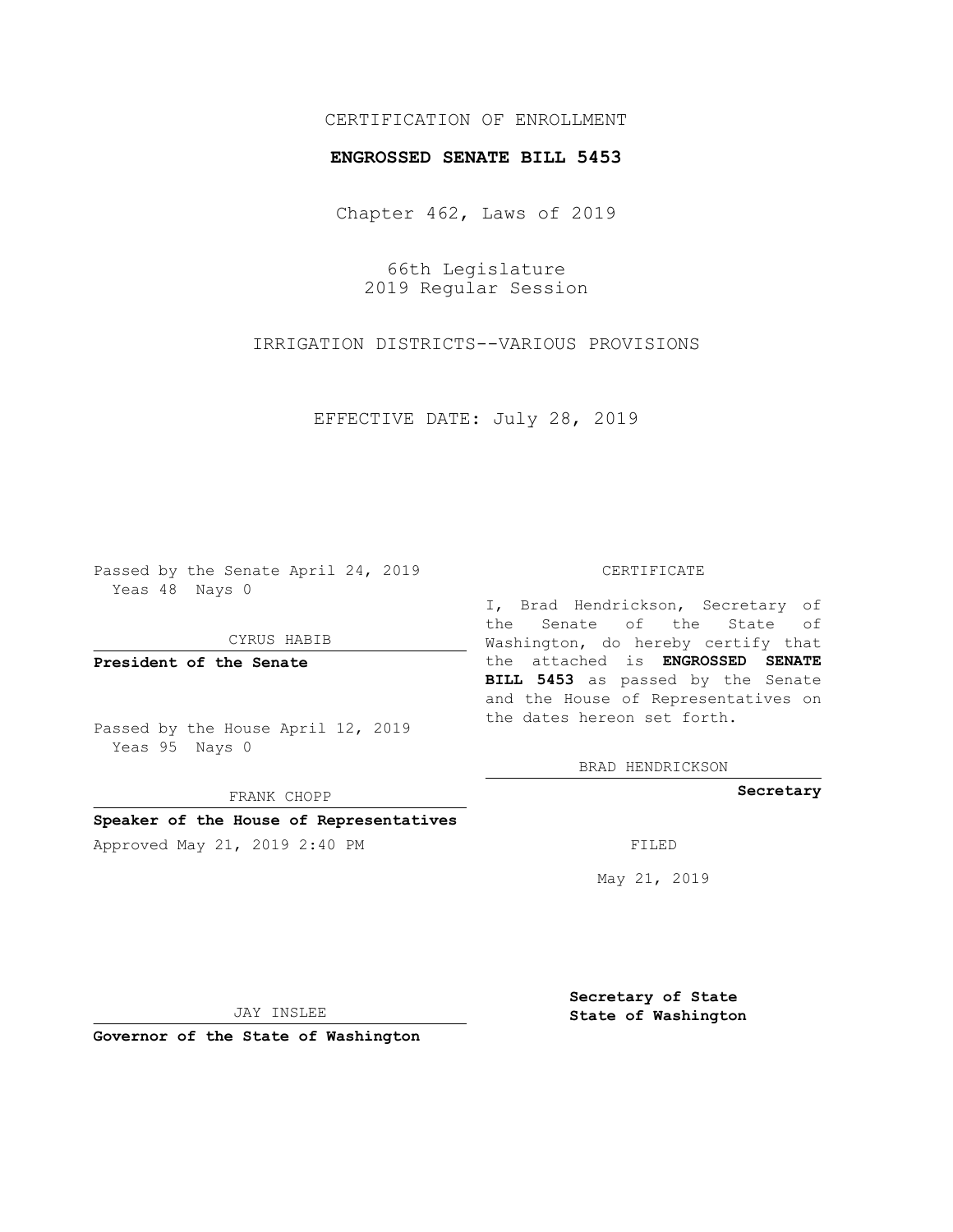## **ENGROSSED SENATE BILL 5453**

AS AMENDED BY THE HOUSE

Passed Legislature - 2019 Regular Session

**State of Washington 66th Legislature 2019 Regular Session**

**By** Senators Takko and Short

1 AN ACT Relating to the administration of irrigation districts; 2 amending RCW 87.03.082 and 87.03.435; and creating a new section.

3 BE IT ENACTED BY THE LEGISLATURE OF THE STATE OF WASHINGTON:

4 **Sec. 1.** RCW 87.03.082 and 2013 c 23 s 488 are each amended to 5 read as follows:

6 Each director shall take and subscribe an official oath for the 7 faithful discharge of the duties of his or her office( $\sqrt{$  and shall 8 execute a bond to the district in the sum of one thousand dollars, 9 conditioned for the faithful discharge of his or her duties, which 10 shall be approved by the judge of the superior court of the county 11 where the district was organized,) and the oath ((and bond)) shall 12 be recorded ((in the office of the county clerk of that county)) and 13 filed with the secretary of the board of directors. The secretary 14 shall take and subscribe a written oath of office ((and execute a 15 bond in the sum of not less than one thousand dollars to be fixed by 16 the directors)), which shall be approved and filed as in the case of 17 ((the bond of)) a director. ((If a district is appointed fiscal agent 18 of the United States to collect money for it, the secretary and 19 directors and the district treasurer shall each execute such 20 additional bonds as the secretary of the interior may require, 21 conditioned for the faithful discharge of their duties which shall be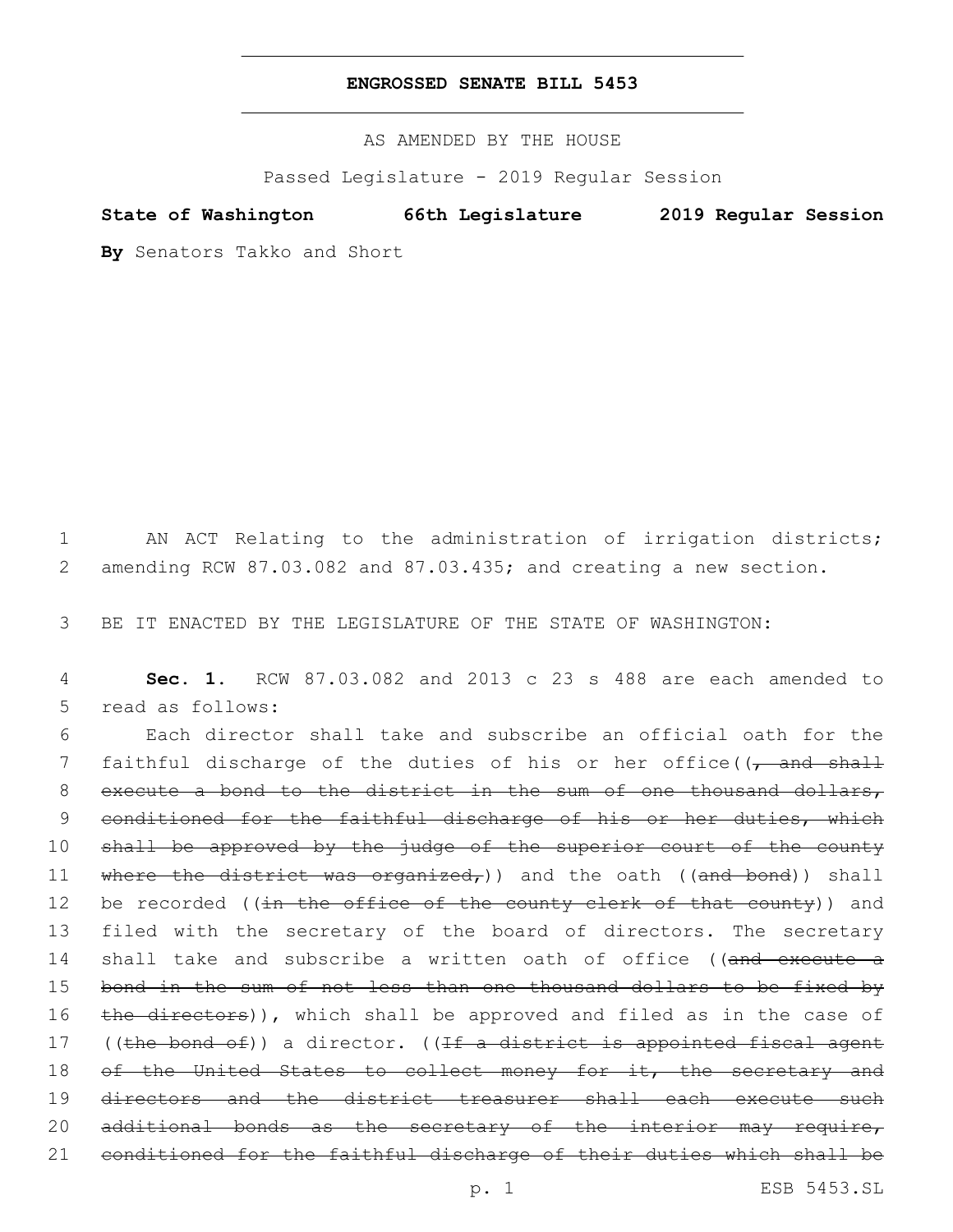approved, recorded, and filed as other official bonds. All such bonds

2 shall be secured at the cost of the district.))

 **Sec. 2.** RCW 87.03.435 and 1997 c 354 s 3 are each amended to 4 read as follows:

 (1) Except as provided in subsections (2) and (3) of this section and RCW 87.03.436, whenever in the construction of the district canal 7 or canals, or other works, or the furnishing of materials therefor, the board of directors shall determine to let a contract or contracts for the doing of the work or the furnishing of the materials, a notice calling for sealed proposals shall be published. The notice shall be published in a newspaper in the county in which the office 12 of the board is situated, ((and)) in any other newspaper which may be 13 designated by the board, and on the irrigation district's web site or 14 on the county's web site where the district is located if the 15 district does not have a web site, and for such length of time, not less than once each week for two weeks, as may be fixed by the board. At the time and place appointed in the notice for the opening of bids, the sealed proposals shall be opened in public, and as soon as convenient thereafter, the board shall let the work or the contract for the purchase of materials, either in portions or as a whole, to the lowest responsible bidder, or the board may reject any or all 22 bids and readvertise, or may contract using the small works roster process in RCW 39.04.155 or if no bid is received on the first call 24 the board may readvertise and make a second call or shall solicit electronic or written quotations from a minimum of three qualified contractors and shall award the contract to the lowest responsible 27 bidder. After an award is made, the quotations shall be open to public inspection and available by electronic request. The district 29 shall attempt to distribute opportunities for projects equitably among contractors willing to perform in the geographic area of the work. The district shall maintain a list of contractors contacted and 32 the contracts awarded during the previous twenty-four months. The district also may proceed to construct the work under its own superintendence. All work shall be done under the direction and to the satisfaction of the engineer of the district, and be approved by the board. The board of directors may require bidders submitting bids for the construction or maintenance for any of the works of the district, or for the furnishing of labor or material, to accompany their bids by a deposit in cash, certified check, cashier's check, or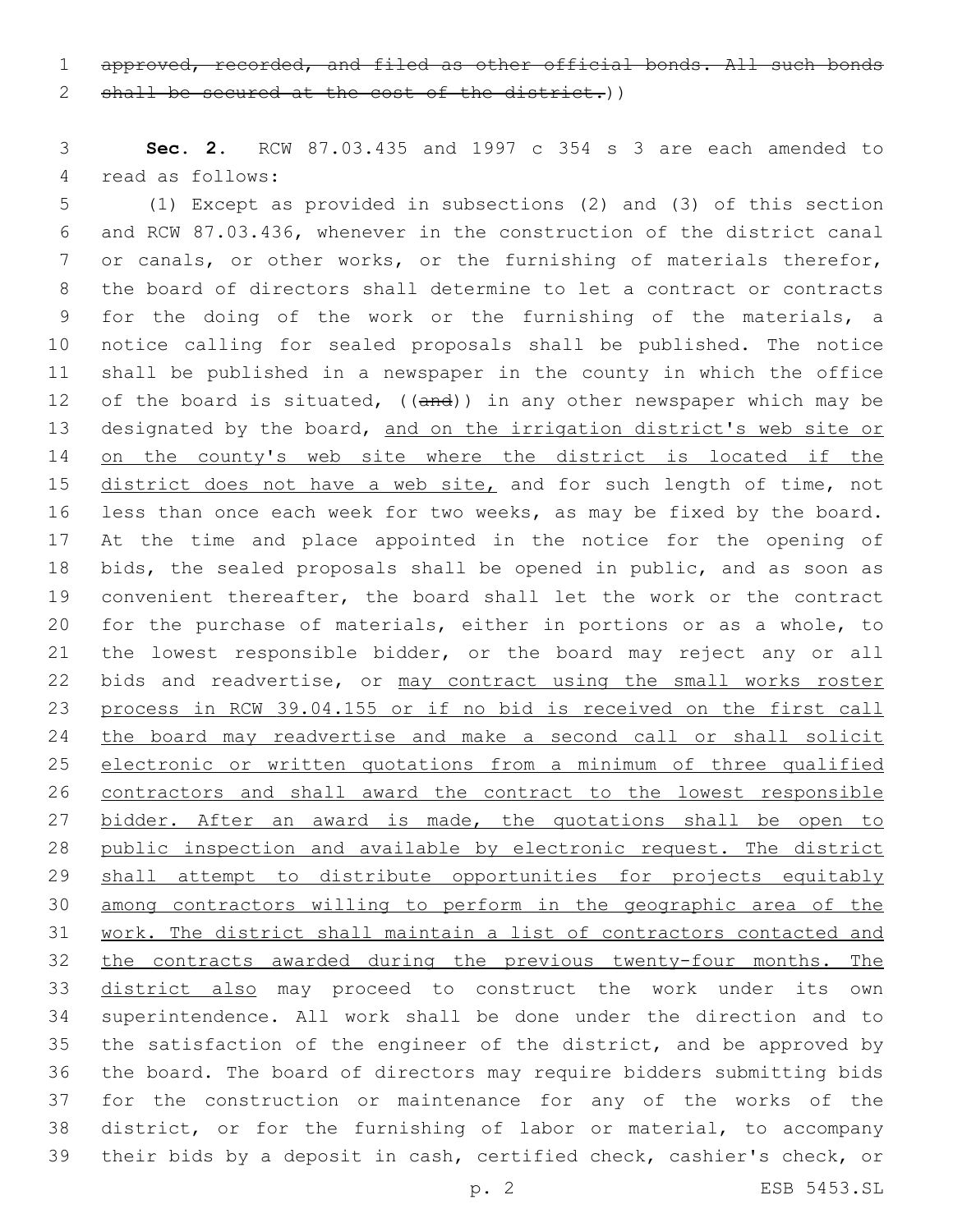surety bond in an amount equal to five percent of the amount of the bid and a bid shall not be considered unless the deposit is enclosed with it. If the contract is let, then all the bid deposits shall be returned to the unsuccessful bidders. The bid deposit of the successful bidder shall be retained until a contract is entered into for the purchase of the materials or doing of such work, and a bond given to the district in accordance with chapter 39.08 RCW for the performance of the contract. The performance bond shall be conditioned as may be required by law and as may be required by resolution of the board, with good and sufficient sureties satisfactory to the board, payable to the district for its use, for at least twenty-five percent of the contract price. If the successful bidder fails to enter into a contract and furnish the necessary bond within twenty days from the award, exclusive of the day of the award, the bid deposit shall be forfeited to the district and the contract 16 may then be awarded to the second lowest bidder.

 (2) The provisions of this section in regard to public bidding shall not apply in cases where the board is authorized to exchange bonds of the district in payment for labor and material.

(3) The provisions of this section do not apply:

 (a) In the case of any contract between the district and the 22 United States;

 (b) In the case of an emergency when the public interest or property of the district would suffer material injury or damage by delay, upon resolution of the board of directors or proclamation of an official designated by the board to act for the board during such emergencies. The resolution or proclamation shall declare the existence of the emergency and recite the facts constituting the 29 emergency; or

 (c) To purchases which are clearly and legitimately limited to a single source of supply or to purchases involving special facilities, services, or market conditions, in which instances the purchase price 33 may be best established by direct negotiation.

 NEW SECTION. **Sec. 3.** (1) The Washington association of county officials must conduct a study of irrigation district election- related practices and procedures and recommend best practices to standardize those procedures across all districts. Best practices are those that are equitable and ensure thorough governance of irrigation districts. In conducting this study, the Washington association of